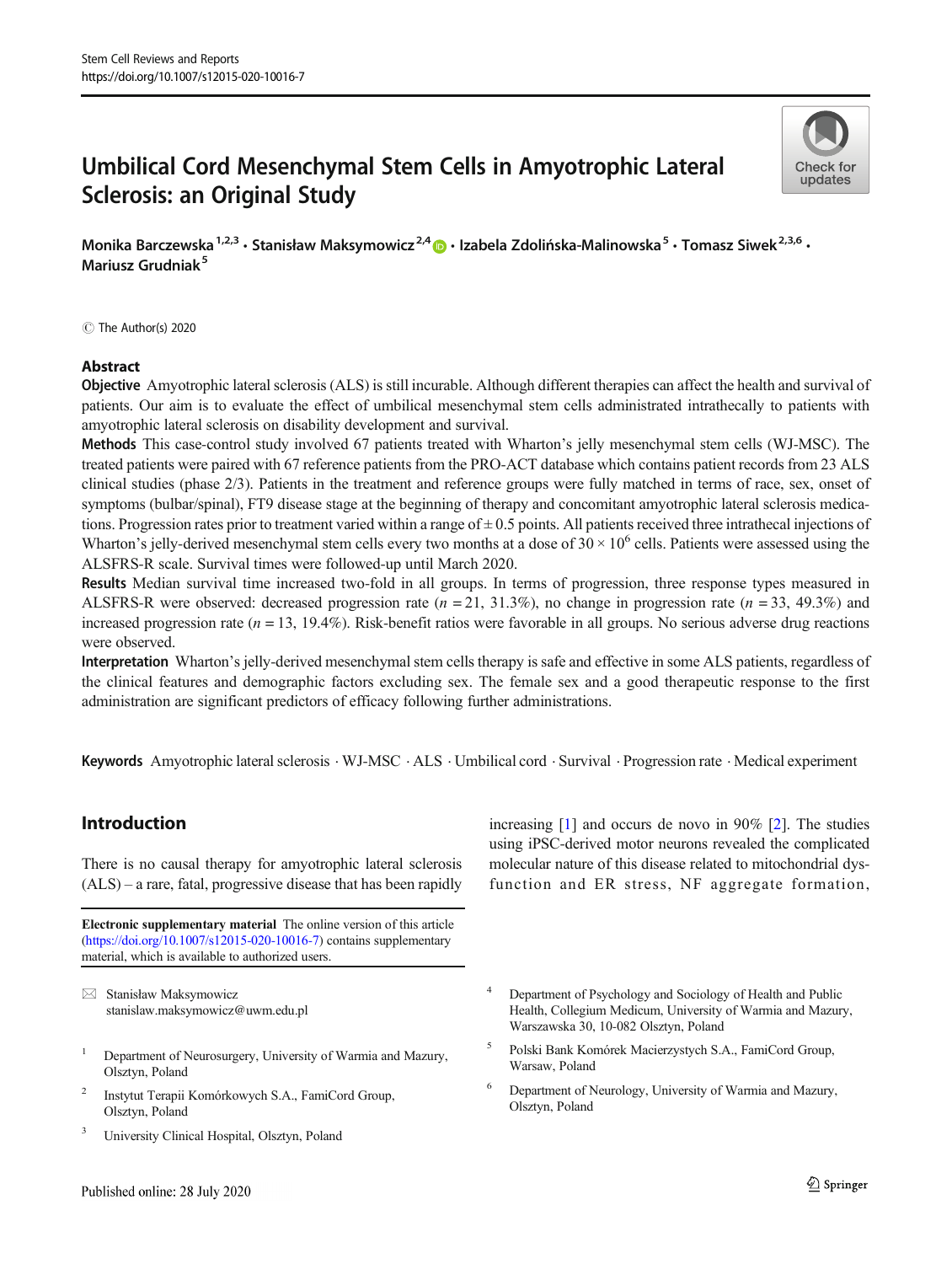hyperexcitability, and channel deficits [\[3](#page-8-0)]. There is still only one approved drug in Europe – riluzole, which extends survival by 3 months on average. No new drugs have been registered for this indication since 1994 [\[4](#page-8-0)], partly due to our incomplete understanding of the complex pathogenesis of motor neuron degeneration [[5](#page-8-0)]. Recently, another drug, edaravone, has been registered in Japan and the USA. There is therefore still a huge unmet need for a treatment that could effectively alter the progression rate of this debilitating disease.

Although it is well known that MSC differentiate into neural cells and neuroglia [[6\]](#page-8-0), over the course of the last several years stem/stromal cell therapy was proposed for treating ALS based on small observational studies. Evidence from preclinical studies conducted with the animal ALS (SOD1) model provided promising results and led to the initiation of some clinical studies $\lceil 7-9 \rceil$ , Previously, the safety and efficacy of mesenchymal stem cells (MSC) administration was described in small studies which did not evaluate overall survival. The aim of our study was to evaluate the effect of compassionate use of Wharton's jelly-derived mesenchymal stem cells (WJ-MSC) in terms of progression and survival in ALS patients. This was done in the form of a medical therapeutic experiment (described elsewhere [\[10\]](#page-8-0)) with retrospective case-control analyses.

## Materials and Methods

#### Patients

The study was conducted at Instytut Terapii Komórkowych S.A. in Olsztyn, Poland (Cell Therapies Institute, FamiCord Group) in cooperation with the Departments of Neurology and Neurosurgery, School of Medicine, Collegium Medicum of the University of Warmia and Mazury in Olsztyn, Poland. The treatment was reviewed by the Ethics Committee of the School of Medicine, University of Warmia and Mazury in Olsztyn, Poland and performed in accordance with the Declaration of Helsinki. Prior to starting the experiment, all patients signed an informed consent form. Patients enrolled into the study were recruited between 2015 and 2018. Enrolled patients met the following profile: clinical diagnosis of definite ALS based on the El Escorial World Federation of Neurology criteria [\[11](#page-8-0)], ventilatory independence, age 20– 78 years and the ability to attend clinic visits alone or with support. The following laboratory tests were mandatory: Creactive protein (CRP), sodium, potassium, glucose, blood cell count, coagulation, urea and creatinine.

#### MSCs Harvesting and Processing

WJ-MSCs were donated from healthy newborns following maternal qualification based on a medical questionnaire conducted after the parents signed an informed consent form. The harvested umbilical cords were transported to the laboratory under monitored conditions and processed within 48 h of delivery. Once disinfected, they were dissected, stripped of any blood vessels and minced into  $2 \text{ cm}^3$  pieces, which were placed into 6-well plates. The whole procedure was conducted without the use of enzymes. Tissue explants were cultured and incubated at 37 °C in 5% CO<sub>2</sub> in air. After 1–2 h, nonadherent cells were washed off and any adherent cells were further expanded. The tissue explants were removed after 2– 3 weeks of culture. When the adherent cells reached 90% confluence, they were passaged and reseeded for further expansion at  $1.2 \times 10^4$  cells/cm<sup>2</sup> a 75 cm<sup>2</sup> tissue culture flask (BD). To evaluate their numbers, cells were detached and counted in a hemocytometer. After reaching a sufficient number of cells, they were immunophenotyped, cryopreserved and stored in liquid nitrogen vapor.

The cells fulfilled the criteria described by Dominici et al. [\[12](#page-8-0)] Briefly, the cells were detached from the plate using a trypsin solution upon reaching 60–80% confluence. In preparation for flow cytometry, they were incubated (30 min in the dark) with fluorochrome-conjugated antibodies against MSCnegative surface markers (CD34 FITC, CD14 FITC, CD19 FITC, CD45 FITC and HLA-DR FITC) and MSC-positive surface markers (CD73 PE, CD90 PE, CD105 PE and HLA ABC FITC). Next, the cells were washed, resuspended in Cell Fix solution, and analyzed in a BD FACSCalibur cytometer. Murine anti-IgG1 FITC and anti-IgG1 PE were used as controls. Before administration to the patients, the cells were thawed in a 37 °C water bath. Cell viability was determined with the trypan blue dye exclusion test, based on a thawed reference sample. We did not monitor the proliferation rate or any other indicator of cellular senescence. Patients received only early-passage cells (at the fifth passage or less). The unit volume, number, vitality and morphology of the cells, microbiological purity, results of the serological tests, absence of endotoxins, and immunophenotype of the cells in the finished product adhered to the specifications of the Chief Pharmaceutical Inspectorate.

#### Reference Group

Reference subjects were obtained from the PRO-ACT database [\(www.nctu.partners.org/proact](http://www.nctu.partners.org/proact)). This database contains more than 10,000 patient records from 23 different clinical studies (phase 2/3) and it has been used earlier also by another authors as a reference data set [\[13,](#page-9-0) [14](#page-9-0)]. Each patient was paired with a reference subject, fully matched in terms of race, sex, disease stage (assessed with the FT9 scale), treatment, onset symptoms (bulbar/spinal). Patients with fast progression were identified based on an ALSFRS-R score Loss of  $>1$  point per month and slow progression was defined as <1 point/month [\[15\]](#page-9-0). Age differences in 52 of 67 patients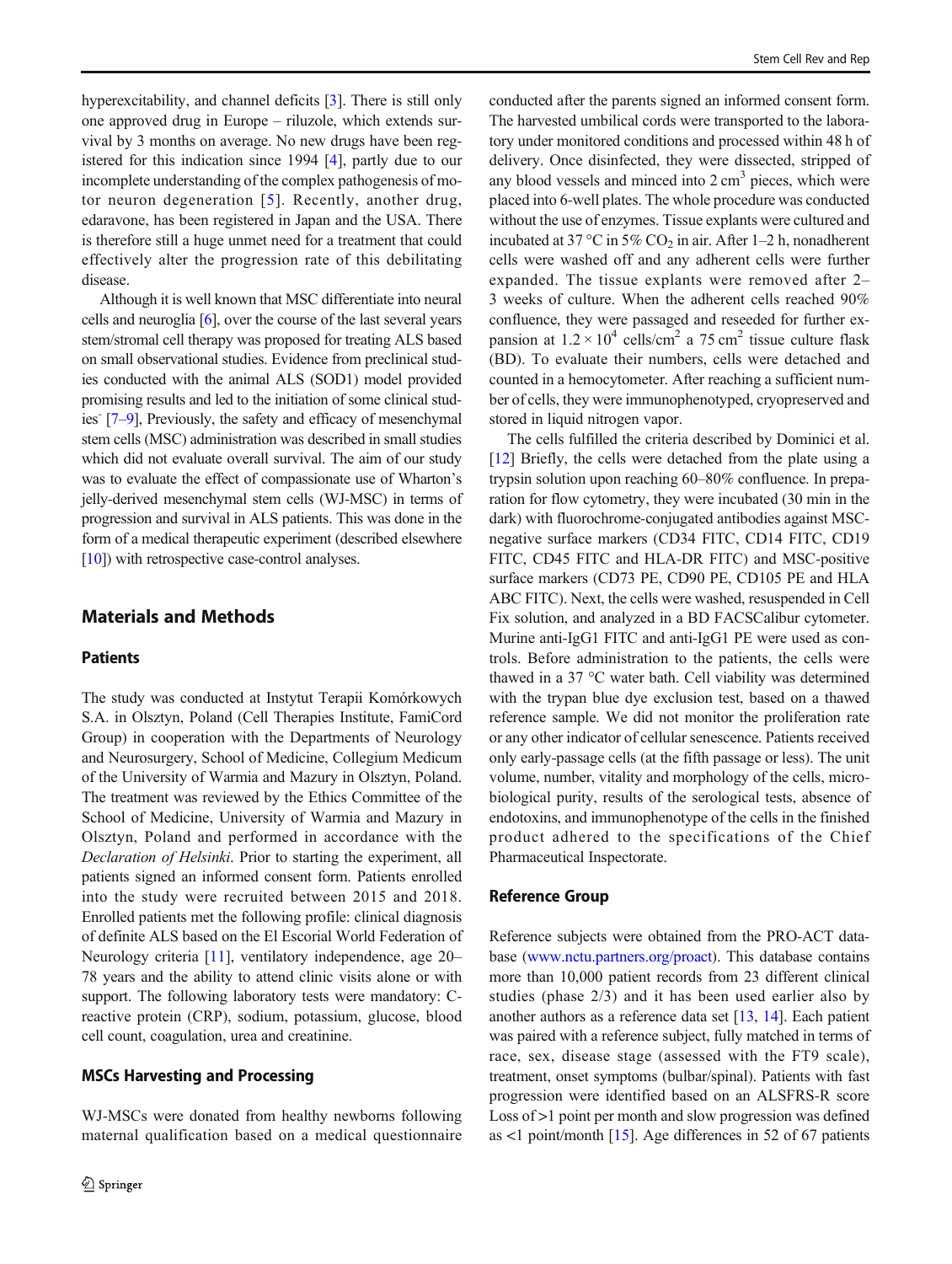(77.6%) were within  $\pm 5$  years and in 63 of 67 (94.0%) were within  $\pm 10$  years (Supplementary Fig. 1). In terms of progression rates 65 of 67 Pairs (97.0%) were matched within the range  $\pm 0.3$  point/month and no patient exceeded 0.5 point/ month (Table 1). In 45 patients (67.2%) the difference equaled zero (Supplementary Fig. 2)

### ALSFRS-R and Fine'til 9 Scales

ALSFRS-R is the revised (R) functional rating scale for patients with ALS. The basic version assesses the functions of speech, swallowing, self-care and patient mobility [[16,](#page-9-0) [17\]](#page-9-0). There are 12 questions in the scale, with separate additional items concerning cutting food (for patients with or without gastrostomy). Answers correspond to scores from 0 to 4, where 0 is the largest possible deficit in a given area (e.g. loss of useful speech) and 4 corresponds to lack of any deficit (e.g. normal speech processes). The total score ranges from 0 to 48 points.

FT9 is based on the ALSFRS-R and was described as a tool enabling stratification of patients at various ALS stages [[18\]](#page-9-0). This approach defines 5 disease stages - from 1 to 5 (FT9–1 to FT9–5). Stage 1 means the initial stage (minimally involved) and 5 denotes the most advanced stage of the disease. There are 4 main domains in the ALSFRS-R score (bulbar, upper

limb, lower limb, breathing). All 4 domains include 3 separate questions, with a maximum of 4 points to be assigned for each and a maximum total of 12 points for each domain. If a patient receives less than 9 points in one of the 4 main domains, they are staged as FT9–2, and if 2 domains receive less than 9 points – as FT9–3 etc. Patients staged as FT9–1 have not received less than 9 points total in any of the ALSFRS-R domains.

### Administration Procedure

MSCs were administered intrathecally. Following a typical lumbar puncture, 2 mL of CSF was collected and the same volume of WJ-MSC suspension in 1 mL 5% human albumin was administered via a needle inserted at the L3/L4 level with the patient in the supine or sitting position. Patients received three MSCs administrations at 2-month intervals, following the same procedure each time. All patients received a WJ-MSC dose of  $30 \times 10^6$  cells at each injection.

#### Clinical Evaluation

Clinical evaluation during the study involved physical and neurological examination at each MSCs administration visit. ASLFRS-R assessments were also performed at each

|                                     | Treatment group<br>$N = 67$ | Reference group<br>$N = 67$ |
|-------------------------------------|-----------------------------|-----------------------------|
|                                     |                             |                             |
| <b>Sex</b>                          |                             |                             |
| Men                                 | $37(55.2\%)$                | $37(55.2\%)$                |
| Women                               | 30 (44.8%)                  | 30 (44.8%)                  |
| Age, years                          |                             |                             |
| median (range)                      | 57 (36-78)                  | $58(31-76)$                 |
| [interquartile range]               | $[53 - 63]$                 | $[53 - 66]$                 |
| Riluzole                            |                             |                             |
| yes                                 | 50 (74.6%)                  | 50 (74.6%)                  |
| no                                  | $17(25.4\%)$                | $17(25.4\%)$                |
| Onset                               |                             |                             |
| Spinal                              | 51 (67.1%)                  | 51 $(67.1\%)$               |
| Bulbar                              | $16(23.9\%)$                | $16(23.9\%)$                |
| Stage at baseline                   |                             |                             |
| Less advanced (FT 9 stage 1 or 2)   | 46 (66.7%)                  | 46 (66.7%)                  |
| More advanced (Ft9 stage 3, 4 or 5) | $21(31.1\%)$                | $21(31.1\%)$                |
| Progression                         |                             |                             |
| fast $(>= 1$ point/month)           | 26 (38.8%)                  | 26 (38.8%)                  |
| slow $\left($ <1 point/month)       | 41 $(61.2\%)$               | 41 $(61.2\%)$               |
| Progression [point/month]           |                             |                             |
| median (range)                      | $-0.7$ ( $-4.2$ to 0.0)     | $-0.7$ ( $-2.2$ to 0.0)     |
| [interquartile range]               | $[-1.4 \text{ to } -0.3]$   | $[-1.3 \text{ to } -0.3]$   |

Table 1 Patient characteristics (all differences were not significant in chi-square or Mann-Whitney test)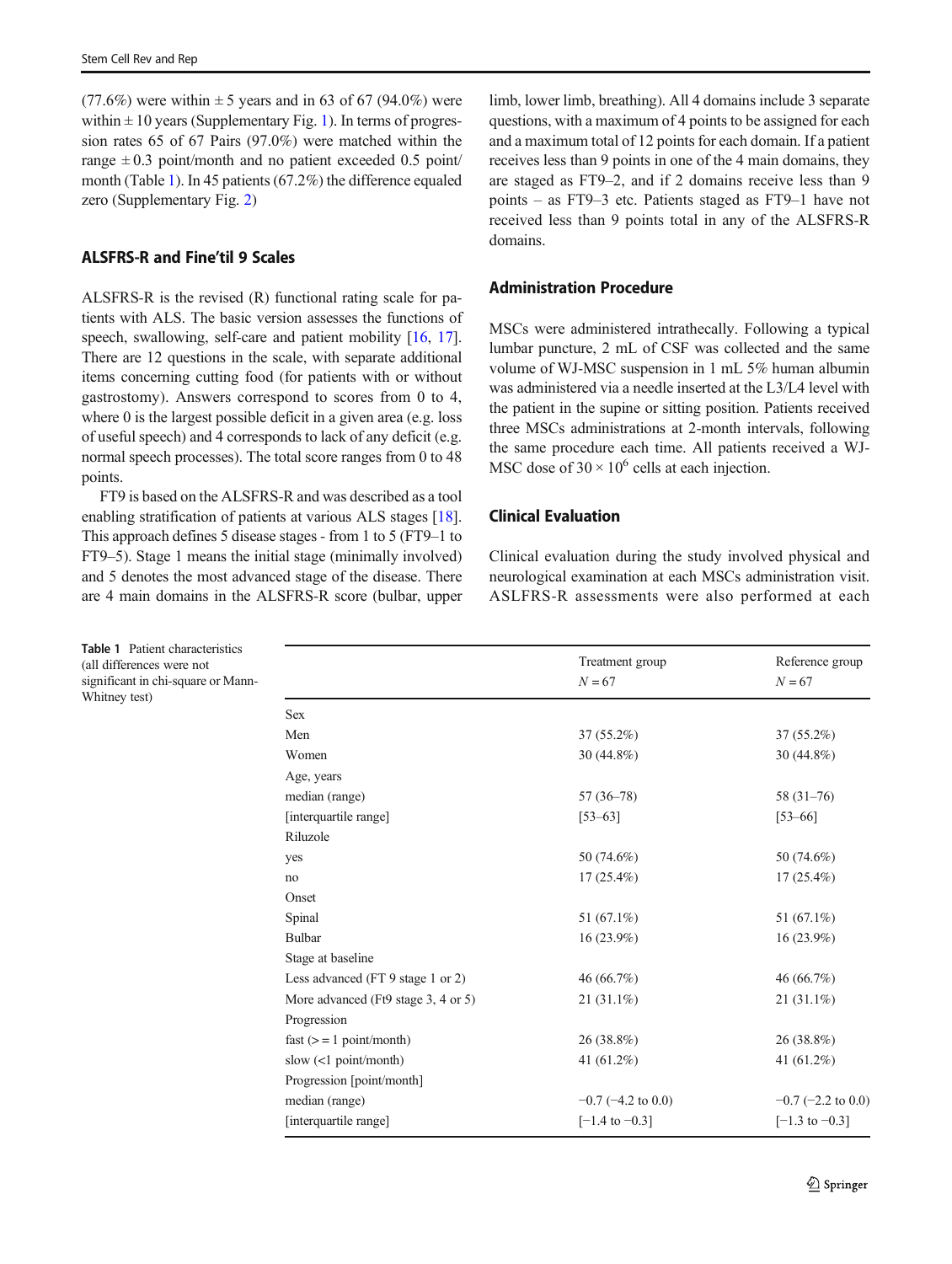administration visit. Additionally, to assess the rate of disability progression, a retrospective ALSFRS-R clinical assessment was performed, covering the six months prior to study entry. The average monthly ASLFRS score was calculated for each patient separately for the pre-treatment and treatment periods. Upon enrollment all patients were stratified according to FT9 level.

Decreased progression rate was defined as a difference of >3 points in the ALSFRS-R between treated vs. reference patients. No change in progression rate (lack of response) was defined as a difference within  $\lt3$  points and  $> -3$  in the ALSFRS-R. Increased progression rate was defined as a difference of <−3 points in the ALSFRS-R.

#### Survival Time Analysis

Survival was assessed since the enrollment. Data were obtained by the investigator via telephone and e-mail. At times the patient's families informed the investigators themselves about the patient's death. The last survival data update is from March 2020. Statistical methods used for survival analysis are described in the next paragraph.

#### Statistical Analysis

Patients who received at least three MSCs injections and were assessed at each administration visit were included into this analysis. In addition, the average monthly score decrease rate for the period before and during treatment was calculated. Microsoft Excel and Statistica 13 (TIBCO Software Inc.) were used to perform the analysis. To assess the significance of the difference between the predicted and observed values, the Wilcoxon signed-rank test was used. The association between categorized progression rates (fast/slow) and sex or ALS type was assed using the chisquare test. Survival analysis was performed using a Cox proportional hazard ratio and Kaplan-Meyer curves compared in log-rank and Cox-Mantel tests. In addition, linear and logistic regression, as well as discriminant analysis were performed to identify clinical response type predictive factors. In all cases, 0.05 was defined as the significance level. Statistical analysis was performed in the whole study population as well as in subgroups categorized on the basis of the clinical response and initial clinical and demographic characteristics. The power of the survival analysis indicated that difference in survival rate that we observed at the end of the observation (approx. 40% vs 0%) allows to achieve 90% statistical power in the sample size 11 person per one group (22 persons in the whole study population). In case of 67 patients per group, the statistical power for such proportions equals 100% (Supplementary Fig. 3).

#### **Results**

#### MSCs Treatment Extends Survival in ALS Patients

In the entire study population, the risk of death was decreased in patients treated with MSCs versus the paired control group by 70% (HR 0.30 [95% CI 0.16 to 0.59],  $p = 0.0004$ ). Median overall survival was almost twice longer in MSC patients than in the reference group (1183 days vs. 640 days,  $p = 0.002$ ). A similar effect on survival was observed in patients with lower disability at study entry (FT9, 1–2 stage) ( $p = 0.03$ ), as well as for patients with higher disability at study entry (FT9, 3–5;  $p = 0.03$ ) (Fig. [1\)](#page-4-0). In the subgroup with decreased progression rate the difference was 1193 days vs. 568 days ( $p < 0.05$  in all five tests) and in the subgroup with no change in progression rate it was 994 days vs. 580 days ( $p < 0.05$  in the Cox-Mantel test). Kaplan-Meier curves for overall survival are presented in Fig. [1](#page-4-0).

#### MSCs Reduce ALS Progression Rates

In the whole study population, monthly score reduction (Fig. [2](#page-5-0)) during therapy was lower than prior to therapy ( $p = 0.008$ ). From the total of 67 treated patients, 21 presented decrease in progression rate from the ALSFS-R evaluation vs. reference patients who progressed faster, 33 presented no difference in progression rate vs. reference patients, and 13 presented increase in progression rate when compared to the reference patients who progressed slower. These results were consistent with the linear regression analysis that revealed a significant  $(p = 0.0003)$  and strong (beta = −0.54, SE 0.15) effect of the MSC treatment. A subgroup analysis indicated that the riskbenefit ratio was favorable for patients who experienced decreased progression rate in all subgroups based on the initial patient characteristics (Table [2\)](#page-6-0).

## Early Response Predicts the Final Outcome of MSC **Treatment**

Discriminant analysis nor logistic regression allowed to identify no single demographic or clinical factor that would be a significant predictor for the type of response; the whole model consisting of these factors was also not significant. We found that following the first MSCs administration ALS patients with a better response in the ALSFRS-R versus reference patients also achieved a better final outcome, defined as a higher probability of having a better ALSFRS-R score after 6 months of MSC treatment. The estimate for effect exerted by the first dose response on the final outcome was at −0.33 (95% CI  $-0.58$  to  $-0.1$ ,  $p = 0.0059$ ) in the logistic regression. The values for each ALSFRS-R score difference are presented in Table [3.](#page-7-0)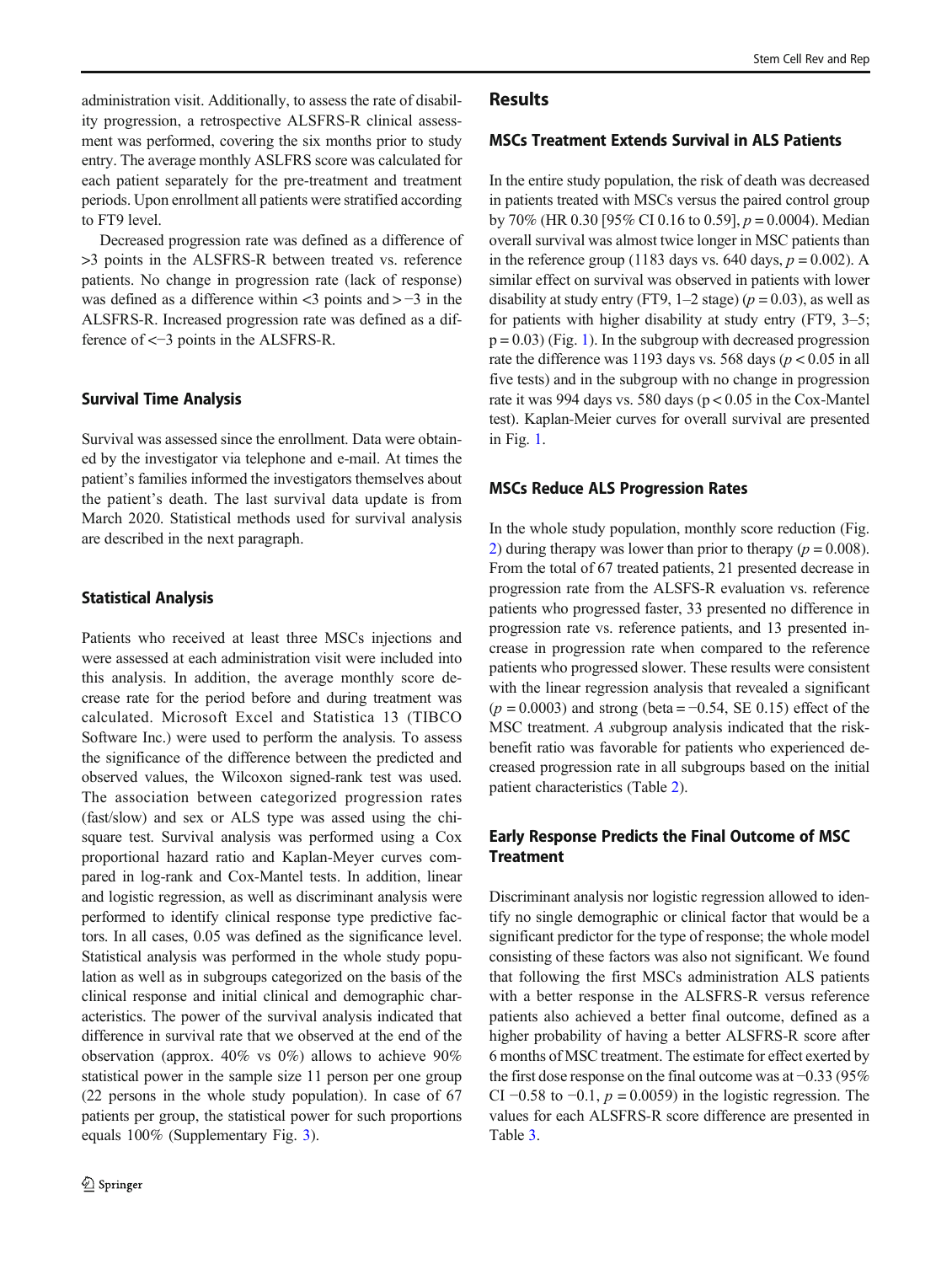<span id="page-4-0"></span>

Fig. 1 Overall survival in (a) the general study population, b patients with decreased progression rate, c patients with no change in progression rate, d more advanced patients, e less advanced patients

## Safety

None of the patients from the analyzed group treated with MSCs experienced any serious adverse events related to the cell administration. One patient presented signs of post lumbar puncture syndrome, such as nausea and headache within 1 day following the injection. Four patients suffered from the same syndrome one week following the injection. Two cases of a temperature above 37 degrees Celsius were also reported. Signs of the PLP syndrome were however short-lived and resolved without any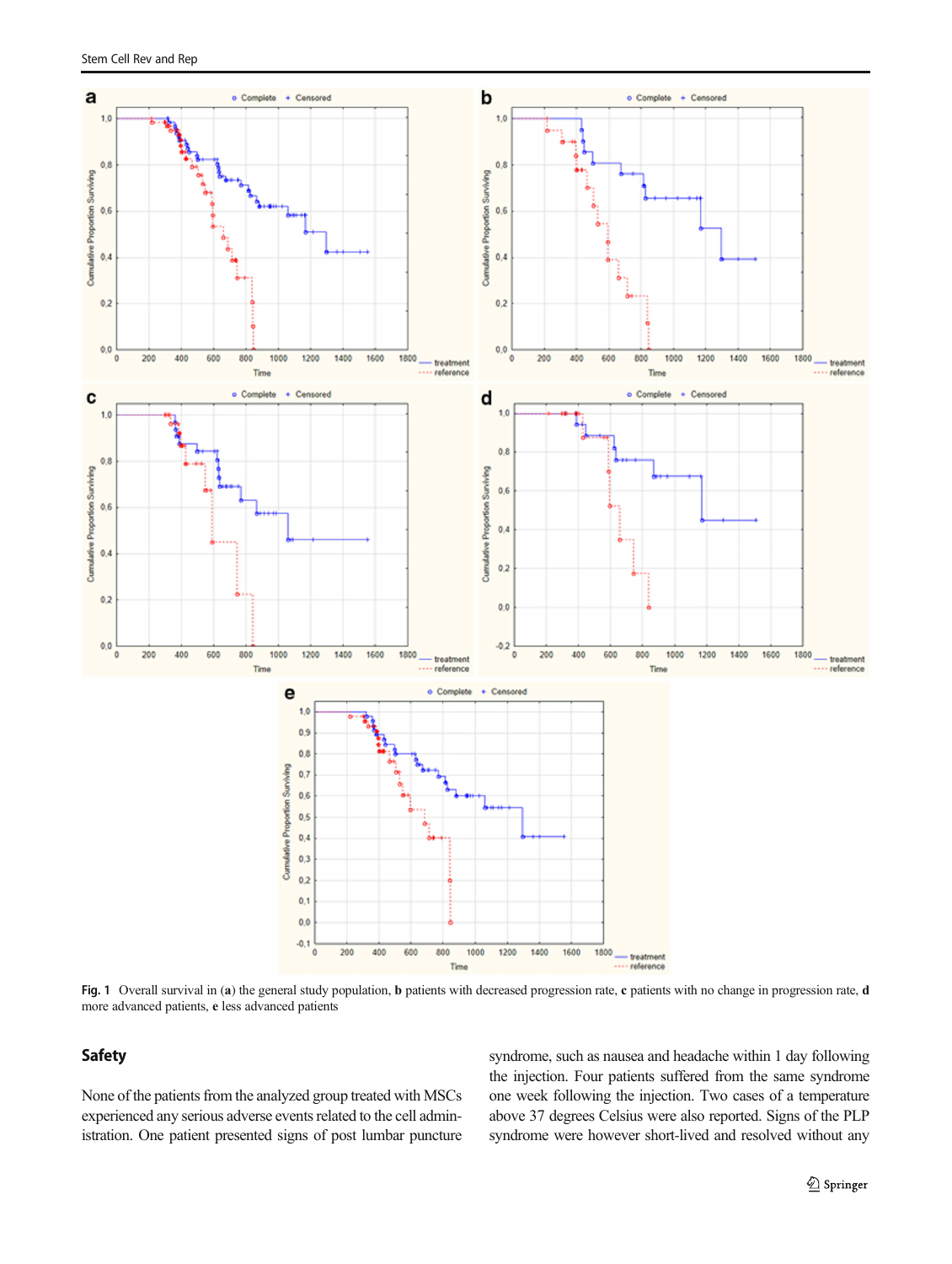<span id="page-5-0"></span>

Fig. 2 a ALSFRS-R total score in the subgroups divided by clinical response. b: ALSFRS-R cumulative change in the subgroups divided by clinical response. T - treatment group; R - reference group; MSC administrations are marked with arrows

complications. No new or unexpected reactions following the lumber puncture and MSCs administration were observed. During the two months following MSCs administration none of the patients reported any unexpected symptoms apart from their ALS. No meningeal signs were detected. No malignancies were reported in the follow-up period.

## **Discussion**

In her March 2020 JAMA Neurology publication, Vijayaraghavan highlighted the problem of limited access to clinical studies for patients with ALS. She described the case of her husband, a 38-years-old neuroscientist suffering from rapidly progressing ALS who – after being excluded from a clinical study – received stem cell therapy when it was already too late (due to the lengthy process of application for extended access) and died [[19\]](#page-9-0). Without calling into the obvious objections related to unproven therapies based on stromal vascular fraction (SVF) [\[20,](#page-9-0) [21](#page-9-0)] or ill-defined "stem cells" [[22\]](#page-9-0) [\(http://](http://ema.europa.eu/en/human-egulatory/overview/advanced-herapyedicinal-roductsverview) [ema.europa.eu/en/human-regulatory/overview/advanced](http://ema.europa.eu/en/human-egulatory/overview/advanced-herapyedicinal-roductsverview)[therapy-medicinal-products-overview](http://ema.europa.eu/en/human-egulatory/overview/advanced-herapyedicinal-roductsverview), https://www.fda.gov/ consumers/consumer-updates/fda-warns-about-stem-cell-

therapies) administered by clinicians without the proper background or even by persons without a medical license [\[23](#page-9-0)], this case clearly shows that there are risks attached not only to action, but also to omission. Not every unregistered therapy should be considered unproven [\[24](#page-9-0)]. In the European Union, the Regulation 1394/2007 and national regulations passed under the 2001/83/EC Directive approve compassionate use of unregistered advanced therapy medicinal products manufactured under Good Manufacturing Practice. This is done as part of a Hospital Exemption subject to the approval of an ethics committee. Our results were obtained within this legal framework.

Our study yielded highly encouraging results when it comes to WJ-MSC administration in all subgroups distinguished based on demographical and clinical factors. For comparison, riluzole studies showed a survival slope change only in patients with the bulbar disease. This drug has been approved for ALS in 1994 [\[4\]](#page-8-0), although it extends the life expectancy only by approximately 3 months. In 2017, a new medication, edaravone, was registered in the USA. We showed that WJ-MSC therapy extends survival to a comparable extent (HR 0.30 in our study vs. 0.33 for edaravone [\[25](#page-9-0)]). Our results confirm the previously published studies that reported on the safety and/or efficacy of MSC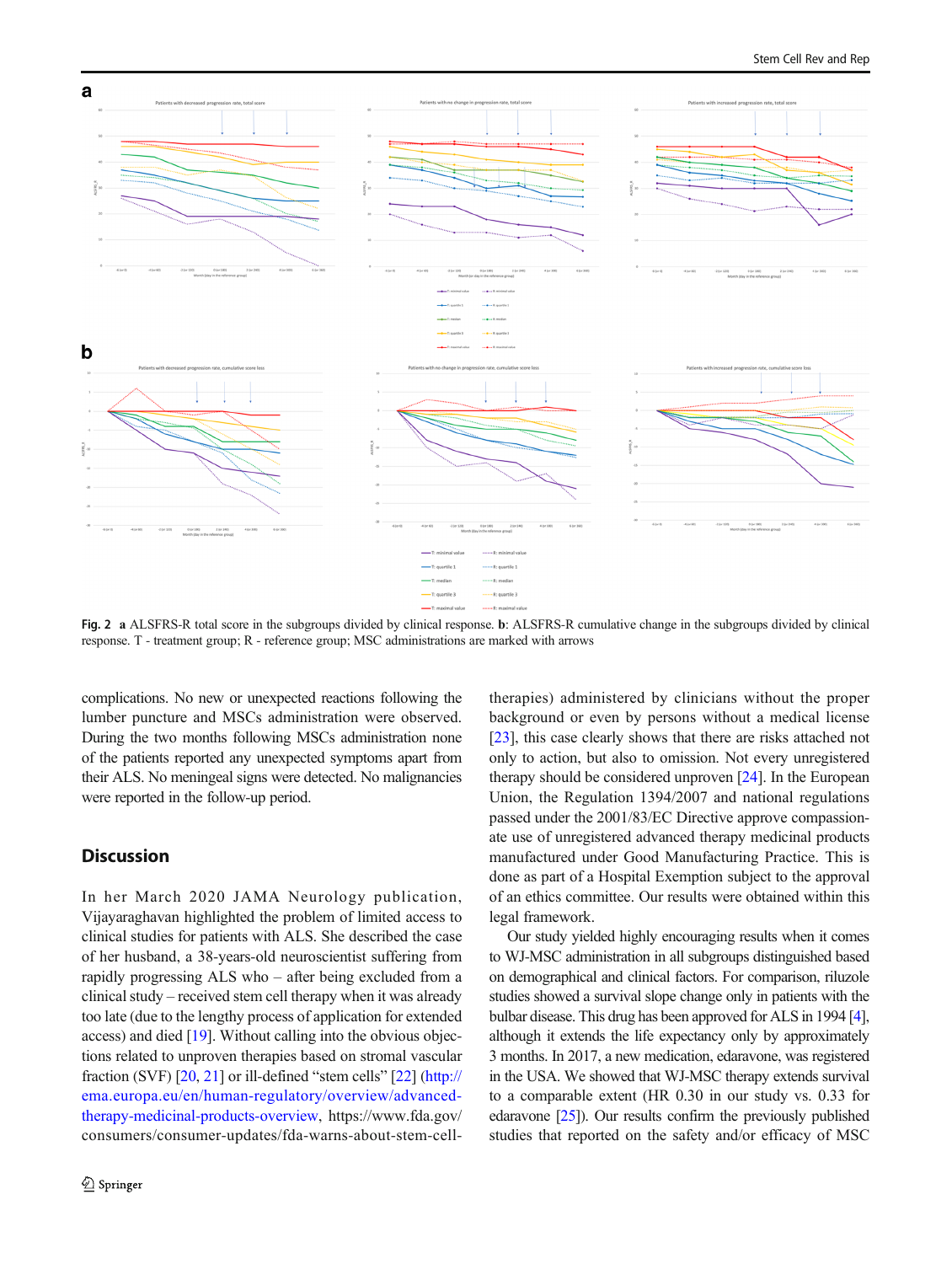<span id="page-6-0"></span>

| Table 2                                                 |                               |                                  |                               | Number and percent of patients with the individual response types in subgroups based on demographical and clinical predicting factors |                                                    |                                                                                |
|---------------------------------------------------------|-------------------------------|----------------------------------|-------------------------------|---------------------------------------------------------------------------------------------------------------------------------------|----------------------------------------------------|--------------------------------------------------------------------------------|
| $N = 67$                                                | progression rate<br>Decreased | progression rate<br>No change in | progression rate<br>Increased | Decreased or no change in<br>progression rate outcome                                                                                 | progression rate outcome<br>No change or increased | Risk-benefit ratio (increased to decreased<br>progression rate response) ratio |
| General population<br>$N = 67$                          | $(31.3\%)$<br>$\overline{21}$ | $(49.3\%)$<br>33                 | $(19.4\%)$                    | $(80.6\%)$<br>54                                                                                                                      | (68.7%)<br>$\frac{46}{5}$                          | 1:1.6                                                                          |
| Sex                                                     |                               |                                  |                               |                                                                                                                                       |                                                    |                                                                                |
| Men $(n = 37)$                                          | 11 (29.7%)                    | 16 $(43.2%)$                     | $10(27.1\%)$                  | 27 (72.3%)                                                                                                                            | 26 (70.3%)                                         | $1:1.1\,$                                                                      |
| Women $(n = 30)$                                        | $10~(33.3\%)$                 | 17 (56.7%)                       | $3(10.0\%)$                   | $28(93.3\%)$                                                                                                                          | 20 (66.7%)                                         | $1:5*$                                                                         |
| Age                                                     |                               |                                  |                               |                                                                                                                                       |                                                    |                                                                                |
| $\epsilon$ median ( <i>n</i> = 35)                      | 14 (40.0%)                    | 14 (40.0%)                       | $7(20.0\%)$                   | 28 (80.0%)                                                                                                                            | 21(60%)                                            | $1:2$                                                                          |
| $\geq$ median ( <i>n</i> = 32)                          | $7(21.9\%)$                   | $19(59.4\%)$                     | 6(18.7%)                      | 27 (84.4%)                                                                                                                            | 25 (78.1%)                                         | 1:1.4                                                                          |
| Stage                                                   |                               |                                  |                               |                                                                                                                                       |                                                    |                                                                                |
| Less advanced (FT9<br>$1-2$ (n = 21)                    | $5\ (23.8\%)$                 | 11 $(52.4\%)$                    | $5(23.8\%)$                   | $17(81.0\%)$                                                                                                                          | 16 (76.2%)                                         | 1:1.25                                                                         |
| More advanced (FT9<br>$3-5$ $(n = 46)$<br>Progression   | 16 (34.8%)                    | 22 (47.8%)                       | (17.4%)<br>$\infty$           | 38 (82.6%)                                                                                                                            | 30 (65.2%)                                         | 1:2                                                                            |
| $point/morth)$<br>Fast $(>= 1$<br>$(n = 26)$            | 9(34.6%)                      | 14 (53.9%)                       | $(11.5\%)$<br>3               | 23 (88.5%)                                                                                                                            | $17(65.4\%)$                                       | 1:3                                                                            |
| Slow (<1 point/month) 12 (29.3%)<br>$(n = 41)$<br>Onset |                               | 19 (46.3%)                       | 0(24.4%)                      | 32 (78.0%)                                                                                                                            | 29 (70.7%)                                         | 1:1.3                                                                          |
| Bulbar ( $n = 16$ )                                     | $4(25.0\%)$                   | $10(62.5\%)$                     | $(12.5\%)$<br>$\mathcal{L}$   | $15(93.8\%)$                                                                                                                          | 12 (75.0%)                                         | $1:4$                                                                          |
| Spinal $(n = 51)$<br>Riluzole                           | $17(33.3\%)$                  | 23 (45.1%)                       | $1(21.6\%)$                   | 40 (78.4%)                                                                                                                            | 34 (66.7%)                                         | $1:1.5$                                                                        |
| yes $(n = 50)$                                          | 17 (34.0%)                    | 22 (44.0%)                       | $1(22.0\%)$                   | 40 (80.0%)                                                                                                                            | 33 (66.0%)                                         | $1:1.7\,$                                                                      |
| $\cos(n = 17)$                                          | 4(23.5%)                      | 11(64.7%)                        | $(11.8\%)$<br>$\sim$          | $15(88.2\%)$                                                                                                                          | 13 (76.5%)                                         | 1:2                                                                            |
| p < 0.05                                                |                               |                                  |                               |                                                                                                                                       |                                                    |                                                                                |

 $\underline{\textcircled{\tiny 2}}$  Springer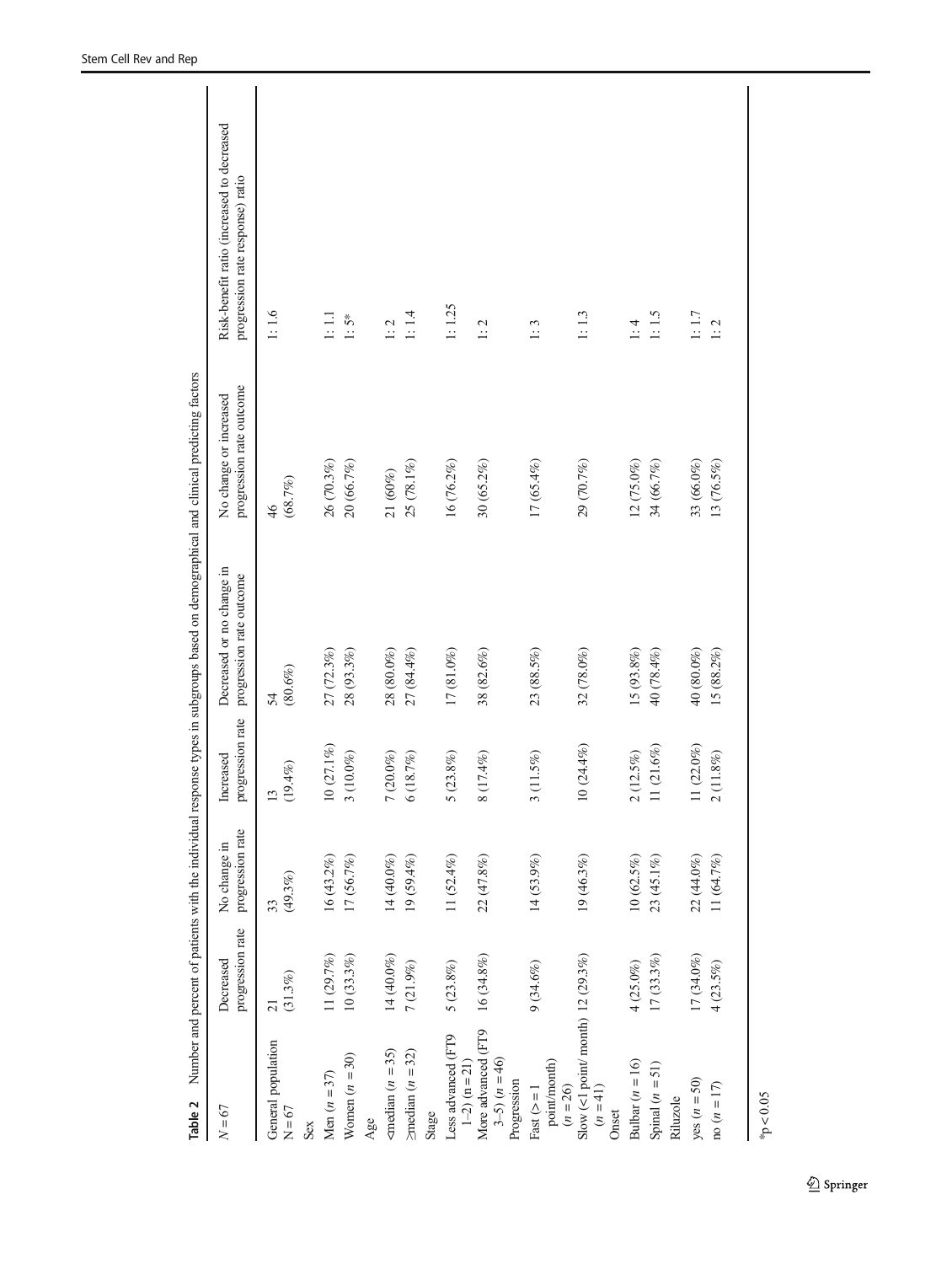<span id="page-7-0"></span>Table 3 Therapeutic failure probability depending on the difference between the result observed in a patient and the result obtained by the reference subject for this patient (early response). Data presented in the table below were obtained using logistic regression

| Early response   | Therapeutic failure probability |  |
|------------------|---------------------------------|--|
| 15               | $2.0\%$                         |  |
| 14               | 2.8%                            |  |
| 13               | $3.8\%$                         |  |
| 12               | 5.3%                            |  |
| 11               | 7.2%                            |  |
| 10               | 9.9%                            |  |
| 9                | 13.3%                           |  |
| $\,$ $\,$        | 17.6%                           |  |
| 7                | 23.0%                           |  |
| 6                | 29.5%                           |  |
| 5                | $37.0\%$                        |  |
| $\overline{4}$   | 45.1%                           |  |
| $\mathfrak{Z}$   | 53.4%                           |  |
| $\overline{c}$   | 61.6%                           |  |
| $\mathbf{1}$     | 69.2%                           |  |
| $\boldsymbol{0}$ | 75.9%                           |  |
| $-1$             | $81.5\%$                        |  |
| $-2$             | 86.0%                           |  |
| $-3$             | 89.6%                           |  |
| $-4$             | 92.3%                           |  |
| $-5$             | 94.4%                           |  |
| $-6$             | 95.9%                           |  |
| $-7$             | 97.1%                           |  |
| $-8$             | 97.9%                           |  |
| $-9$             | 98.5%                           |  |
| $-10$            | 98.9%                           |  |
| $-11$            | 99.2%                           |  |
| $-12$            | 99.4%                           |  |
| $-13$            | 99.6%                           |  |
| $-14$            | 99.7%                           |  |
| $-15$            | 99.8%                           |  |

administration in patients with ALS in smaller groups [\[26](#page-9-0)–[36\]](#page-9-0), but we are the first to present a survival analysis in such a large patient population.

In 2019, the FDA [\[37\]](#page-9-0) and a group of experts [\[38](#page-9-0)] published guidelines on the conduct of ALS clinical studies, with a goal of exploring its clinical and genetic biomarkers. Therefore, apart from reporting general efficacy, an important question, especially when considered that therapy was financed by the patients themselves or charities, regarded the prediction of response to MSC treatment. Our research indicated that the female sex and a positive clinical response (decreased progression rate) to the first MSC administration when compared to the strictly matched reference patient is a significant predictor for overall efficacy of the

treatment. We would like to propose this tool for clinicians to allow them to obtain more informed consent, accordingly to the recent suggestions [[39](#page-9-0)–[41](#page-9-0)].

The results of this study are encouraging, however several limitations must be stressed. The case-control study is well established in the evidence-based hierarchy as better than case series, but weaker than randomized, double-blind, controlled studies. The case-control design assumes equality of the groups and the selection of a single control for each patient. Such selection may be fraught with a selection bias. In a group with 67 pairs we may expect this bias to affect all subgroups, but the reader must bear in mind that coincidence cannot be excluded; this refers to both patients who progressed slower and faster after administration. For this reason, a more beneficial avenue to be pursued for clinical use may be comparing the treated patient with the group of all reference subjects matching the criteria, which was not possible in this analysis due to the case-control design, which requires an equal number of patients. Secondly, the cut-off for the ALSFRS-R functional assessment follow-up period was 6 months following last administration. This was due to the fact that in the reference group the observation period rarely exceeded 12 months, out of which 6 months were used in this analysis as the comparison to the pre-treatment period. Assessment of the clinical response persistence in patients who experienced decreased progression rate was therefore based on linear regression modelling. Thirdly, we did not control genetic factors which may influence survival even in patients with sporadic ALS [\[42](#page-9-0)], thus we cannot exclude that the reason for the observed improvement is genetic mismatch, especially since as much as 50% of the variance in ALS has a genetic background [\[43\]](#page-10-0).

Our study did not investigate the mechanisms involved in clinical improvement. The suggested role of natural killer cells [\[44](#page-10-0)] and regulatory T cells  $[45, 46]$  $[45, 46]$  $[45, 46]$  $[45, 46]$  is in line with the mechanism of action of MSC described by other authors [\[47](#page-10-0)–[50\]](#page-10-0). Some studies indicated that human neural stem cells transplanted into a spinal cord in patients with ALS differentiated into neurons which were still detected 2.5 years after administration; however, it is not known whether the same happens after administration of MSC [[51\]](#page-10-0). Future studies should combine survival and molecular analyses. Suggested predictors include neutrophils and CD4 T cells [\[52\]](#page-10-0), Serum Retinol-Binding Protein 4 [\[53](#page-10-0)], C-reactive protein [\[54](#page-10-0)] and 233 differential expressed genes in ALS monocytes, especially those related to inflammation (IL1B, IL8, FOSB, CXCL1, CXCL2) [\[55](#page-10-0)]. Nevertheless genetic testing is unfortunately still limited, even in clinical studies. Moreover, further studies into the factors related to donor selection, dosage and dosing schemes may be opportunities to achieve even better results.

Keeping in mind the study limitation, our results suggest that treatment with MSC substantially reduces the rate of progression and yields a twofold extension of survival in those who achieved a positive response to the first administration in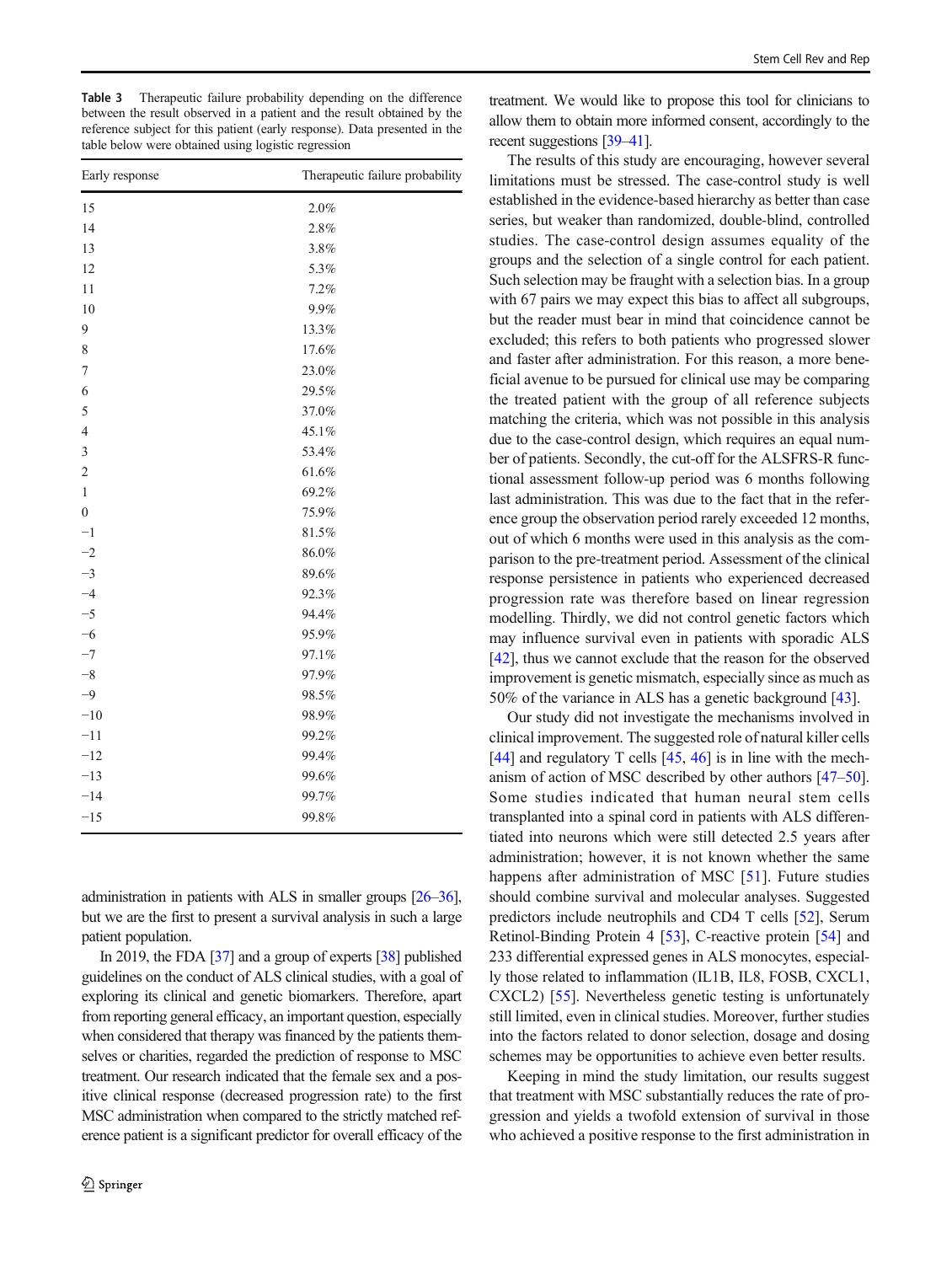<span id="page-8-0"></span>comparison to the reference subject. These HR values were even better than those achieved with the registered drug, edaravone. Demographic factors have a certain impact on the risk-benefit ratio, so they should be discussed with the patient before the start of therapy. MSC administration was absolutely safe. Eligibility for the treatment should be confirmed following first administration based on the progression rate in comparison with at least one reference subject (more would be beneficial). Future studies should focus on confirming these observations in double-blind, controlled studies, optimally with a three-arm design to investigate additive or synergic effects with edaravone.

Acknowledgements This study was possible thanks to the invaluable cooperation of the patients and their families. We also want to thank the nurses, laboratory assistants, speech therapists and physiotherapists for their work and care provided to the patients. Special thanks should be extended to the people who supported the public fund-rising initiatives that allowed the patients to participate in this experiment regardless of their financial status. We would also like to thank prof. Krzysztof Selmaj and prof. Marcin Mycko for invaluable help in the process of analyzing research data.

Author Contributions M.B., S.M. I.Z.-M., T.S. and M.G. participated in the study concept, design and drafting of the manuscript and critical revision of the manuscript. M.B. and S.M. participated in data acquisition.

I.Z.-M. conducted the statistical analysis. S.M., I.Z.-M. and M.G. interpreted the data.

Funding The study was conducted in the pay-to-participate formula, with the costs covered either by the patients or from a public fund-raising campaign conducted by charities.

## Compliance with Ethical Standards

Potential Conflict of Interest Instytut Terapii Komórkowych S.A. (ITK) in Olsztyn is a private medical institution specialized in innovative commercial therapy which uses MSC. The Institute is partially owned by the University of Warmia and Mazury and controlled by Polski Bank Komórek Macierzystych S.A. (PBKM). M.B., S.M. and T.S. are employees of the Instytut Terapii Komórkowych S.A. I.Z.-M. and M.G. are employees of the Polski Bank Komórek Macierzystych S.A. The management of the ITK and PBKM had no influence on the collection, analysis and interpretation of data.

Consent to Participate Informed consent was obtained from all individual participants included in the study.

Ethics Approval The experimental treatment was reviewed by the Bioethics Committee of the School of Medicine, University of Warmia and Mazury in Olsztyn, Poland (resolution no. 36/2014 of June 2014 and no. 8/2016 of February 2016) and performed in accordance with the Declaration of Helsinki.

Open Access This article is licensed under a Creative Commons Attribution 4.0 International License, which permits use, sharing, adaptation, distribution and reproduction in any medium or format, as long as you give appropriate credit to the original author(s) and the source, provide a link to the Creative Commons licence, and indicate if changes were made. The images or other third party material in this article are included in the article's Creative Commons licence, unless indicated

otherwise in a credit line to the material. If material is not included in the article's Creative Commons licence and your intended use is not permitted by statutory regulation or exceeds the permitted use, you will need to obtain permission directly from the copyright holder. To view a copy of this licence, visit [http://creativecommons.org/licenses/by/4.0/.](https://doi.org/)

## **References**

- 1. Chiò, A., Mora, G., Moglia, C., Manera, U., Canosa, A., Cammarosano, S., Ilardi, A., Bertuzzo, D., Bersano, E., Cugnasco, P., Grassano, M., Pisano, F., Mazzini, L., Calvo, A., & for the Piemonte and Valle d'Aosta Register for ALS (PARALS). (2017). Secular trends of amyotrophic lateral sclerosis: The Piemonte and Valle d'Aosta register. JAMA Neurology, 74(9), 1097–1104.
- 2. Liu, G., David, B. T., Trawczynski, M., & Fessler, R. G. (2020). Advances in pluripotent stem cells: History, mechanisms, technologies, and applications. Stem Cell Reviews and Reports, 16, 3–32.
- 3. Zhao, A., Pan, Y., & Cai, S. (2020). Patient-specific cells for modeling and decoding amyotrophic lateral sclerosis: Advances and challenges. Stem Cell Reviews and Reports, 16, 482–502.
- 4. Bensimon, G., Lacomblez, L., & Meininger, V. (1994). A controlled trial of riluzole in amyotrophic lateral sclerosis. ALS/ Riluzole study group. The New England Journal of Medicine, 330(9), 585–591.
- 5. Chen, H. K. S., Sakowski, S. A., & Feldman, E. L. (2016). Intraspinal stem cell transplantation for amyotrophic lateral sclerosis. Annals of Neurology, 3, 342–353.
- 6. George, S., Hamblin, M. R., & Abrahamse, H. (2019). Differentiation of Mesenchymal stem cells to neuroglia: In the context of cell Signalling. Stem Cell Reviews and Reports, 15, 814–826.
- 7. Zhao, C. P., Zhang, C., Zhouet, S.-N., et al. (2007). Human mesenchymal stromal cells ameliorate the phenotype of SOD1-G93A ALS mice. Cytotherapy, 9(5), 414–426.
- 8. Zhang, C., Zhou, C., Teng, J.-J., Zhao, R. L., Song, Y. Q., & Zhang, C. (2009). Multiple administrations of human marrow stromal cells through cerebrospinal fluid prolong survival in a transgenic mouse model of amyotrophic lateral sclerosis. Cytotherapy, 11(3), 299– 306.
- 9. Marconi, S., Bonaconsa, M., Scambi, I., Squintani, G. M., Rui, W., Turano, E., Ungaro, D., D'Agostino, S., Barbieri, F., Angiari, S., Farinazzo, A., Constantin, G., del Carro, U., Bonetti, B., & Mariotti, R. (2013). Systemic treatment with adipose-derived mesenchymal stem cells ameliorates clinical and pathological features in the amyotrophic lateral sclerosis murine model. Neuroscience, 248, 333–343.
- 10. Boruczkowski, D., & Zdolińska-Malinowska, I. (2019). A retrospective analysis of safety and efficacy of Wharton's jelly stem cell Administration in Children with Spina bifida. Stem Cell Reviews and Reports, 15, 717–729.
- 11. El Brooks, B. R. (1994). Escorial world federation of neurology criteria for the diagnosis of amyotrophic lateral sclerosis. Subcommittee on motor neuron diseases/amyotrophic lateral sclerosis of the world federation of neurology research group on neuromuscular diseases and the El Escorial "Clinical limits of amyotrophic lateral sclerosis" workshop contributors. Journal of the Neurological Sciences, 124, 96–107.
- 12. Dominici, M., le Blanc, K., Mueller, I., et al. (2006). Minimal criteria for defining multipotent mesenchymal stromal cells. The International Society for Cellular Therapy position statement. Cytotherapy, 8(4), 315–317.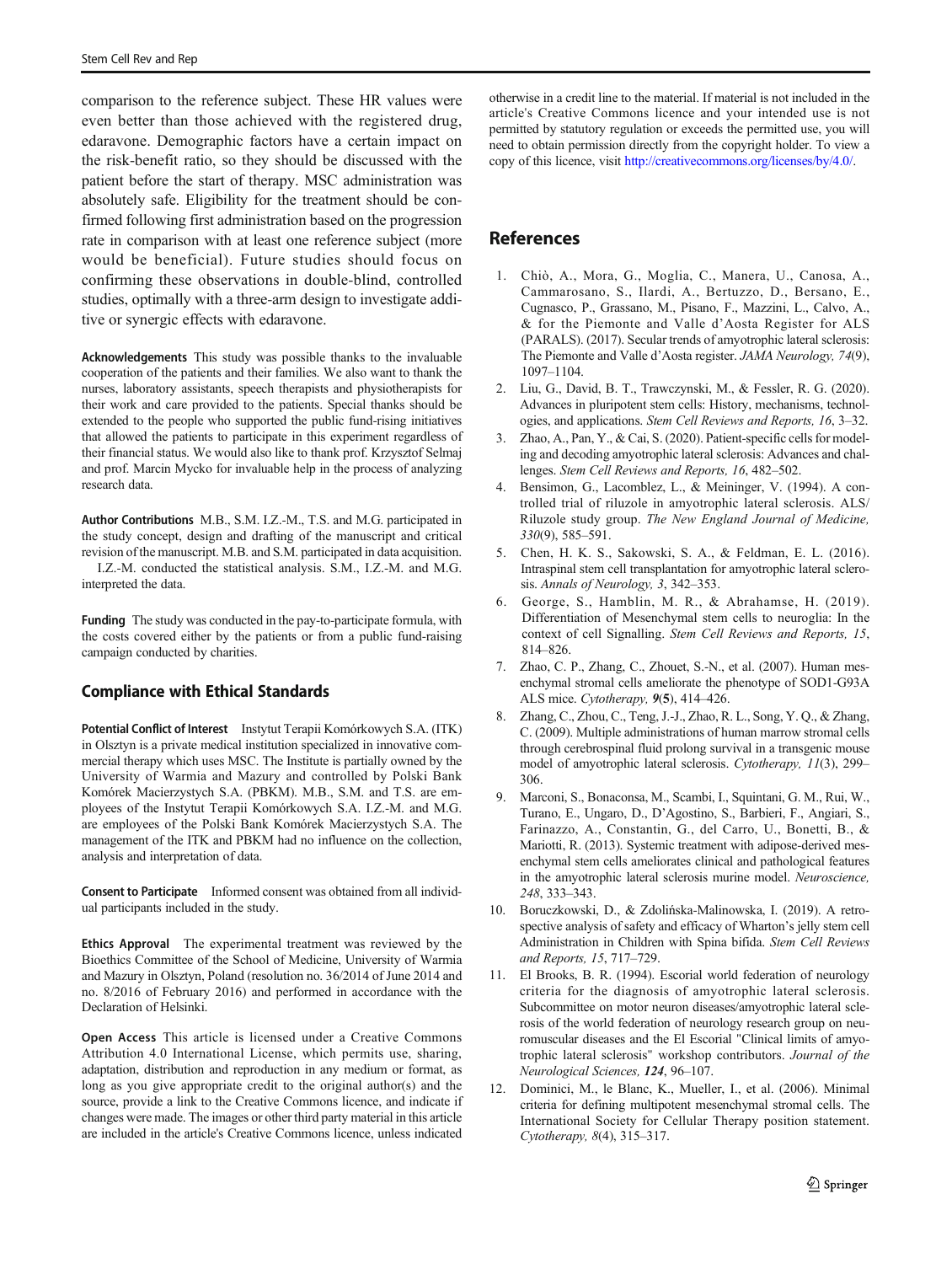- <span id="page-9-0"></span>13. Goutman, S. A., Brown, M. B., Glass, J. D., Boulis, N. M., Johe, K., Hazel, T., Cudkowicz, M., Atassi, N., Borges, L., Patil, P. G., Sakowski, S. A., & Feldman, E. L. (2018). Long-term phase 1/2 intraspinal stem cell transplantation outcomes in ALS. Annals of Clinical Translational Neurology, 5(6), 730–740.
- 14. Taylor, A. A., Fournier, C., Polak, M., Wang, L., Zach, N., Keymer, M., Glass, J. D., Ennist, D. L., & The Pooled Resource Open-Access ALS Clinical Trials Consortium. (2016). Predicting disease progression in amyotrophic lateral sclerosis. Annals of Clinical Translational Neurology, 3(11), 866–875.
- 15. Siwek, T., Barczewska, M., Grabarczyk, L., et al. (2018). Mesenchymal stem cell (MSC) transplantation in patients with amyotrophic lateral sclerosis (ALS): Is there a "responder population"? Journal of Neurology and Neuroscience, 9(3), 260.
- 16. Miano, B., Stoddard, G. J., Davis, S., et al. (2004). Inter-evaluator reliability of the ALS functional rating scale. Amyotrophic Lateral Sclerosis and Other Motor Neuron Disorders, 5(4), 235–239.
- 17. Gordon, P.H., Miller, R.G., Moore. D.H. ALSFRS-R. Amyotroph Lateral Scler Other Motor Neuron Disord 5(Suppl 1), 90–3 (2004).
- 18. Thakore, N. J., Lapin, B. R., Kinzy, T. G., & Pioro, E. P. (2018). Deconstructing progression of amyotrophic lateral sclerosis in stages: A Markov modeling approach. Amyotroph Lateral Scler Frontotemporal Degener, 19(7–8), 483–494.
- 19. Vijayaraghavan, M. (2020). Improving access to clinical trials for amyotrophic lateral sclerosis treatment. JAMA Neurology, 77, 671. [https://doi.org/10.1001/jamaneurol.2020.0421.](https://doi.org/10.1001/jamaneurol.2020.0421)
- 20. Voelker, R. (2018). Crackdown on stem cell product. JAMA, 319(7), 649.
- 21. Voelker, R. (2019). Another stem cell company is put on notice. JAMA., 322(1), 19.
- 22. The Australian Stem Cell Handbook (2015) [http://www.](http://www.stemcellsaustralia.edu.au/AboutUs/Document-ibrary.aspx) [stemcellsaustralia.edu.au/AboutUs/Document-Library.aspx](http://www.stemcellsaustralia.edu.au/AboutUs/Document-ibrary.aspx)
- 23. Fu, W., Smith, C., Turner, L., Fojtik, J., et al. (2019). Characteristics and Scope of Training of Clinicians Participating in the US Directto-Consumer Marketplace for Unproven Stem Cell Interventions. JAMA., 321(24), 2463–2464.
- 24. Cossu, G., Birchall, M., Brown, T., de Coppi, P., Culme-Seymour, E., Gibbon, S., Hitchcock, J., Mason, C., Montgomery, J., Morris, S., Muntoni, F., Napier, D., Owji, N., Prasad, A., Round, J., Saprai, P., Stilgoe, J., Thrasher, A., & Wilson, J. (2018). Lancet commission: Stem cells and regenerative medicine. The Lancet Commissions, 391(10123), 883–910.
- 25. Okada, M., Yamashita, S., Ueyama, H., Ishizaki, M., Maeda, Y., & Ando, Y. (2018). Long-term effects of edaravone on survival of patients with amyotrophic lateral sclerosis. eNeurologicalSci, 11, 11–14.
- 26. Karussis, D., Karageorgiou, C., Vaknin-Dembinsky, A., Gowda-Kurkalli, B., Gomori, J. M., Kassis, I., Bulte, J. W., Petrou, P., Ben-Hur, T., Abramsky, O., & Slavin, S. (2010). Safety and immunological effects of Mesenchymal stem cell transplantation in patients with multiple sclerosis and amyotrophic lateral sclerosis. Archives of Neurology, 67(10), 1187–1194.
- 27. Mazzini, L., Ferrero, I., Luparello, V., Rustichelli, D., Gunetti, M., Mareschi, K., Testa, L., Stecco, A., Tarletti, R., Miglioretti, M., Fava, E., Nasuelli, N., Cisari, C., Massara, M., Vercelli, R., Oggioni, G. D., Carriero, A., Cantello, R., Monaco, F., & Fagioli, F. (2010). Mesenchymal stem cell transplantation in amyotrophic lateral sclerosis: A phase I clinical trial. Experimental Neurology, 223(1), 229–237.
- 28. Mazzini, L., Mareschi, K., Ferrero, I., Miglioretti, M., Stecco, A., Servo, S., Carriero, A., Monaco, F., & Fagioli, F. (2012). Mesenchymal stromal cell transplantation in amyotrophic lateral sclerosis: A long-term safety study. Cytotherapy, 14(1), 56–60.
- 29. Prabhakar, S., Marwaha, N., Lal, V., et al. (2012). Autologous bone marrow-derived stem cells in amyotrophic lateral sclerosis: A pilot study. Neurology India, 60(5), 465–469.
- 30. Oh, K. W., Moon, C., Kim, H. Y., Oh, S. I., Park, J., Lee, J. H., Chang, I. Y., Kim, K. S., & Kim, S. H. (2015). Phase I trial of repeated intrathecal autologous bone marrow-derived mesenchymal stromal cells in amyotrophic lateral sclerosis. Stem Cells Translational Medicine, 4(6), 590–597.
- 31. Zhang, R., Chen, H., Zheng, Z., et al. (2015). Umbilical cordderived mesenchymal stem cell therapy for neurological disorders via inhibition of mitogen-activated protein kinase pathwaymediated apoptosis. Molecular Medicine Reports, 11(3), 1807– 1812.
- 32. Petrou, P., Gothelf, Y., Argov, Z., Gotkine, M., Levy, Y. S., Kassis, I., Vaknin-Dembinsky, A., Ben-Hur, T., Offen, D., Abramsky, O., Melamed, E., & Karussis, D. (2016). Safety and clinical effects of Mesenchymal stem cells secreting Neurotrophic factor transplantation in patients with amyotrophic lateral sclerosis: Results of phase 1/2 and 2a clinical trials. JAMA Neurology, 73(3), 337–344.
- 33. Staff, N.P, Madigan, N. N., Morris, J., et al. (2016). Safety of intrathecal autologous adipose-derived mesenchymal stromal cells in patients with ALS. Neurology., 87(21), 2230–2234.
- 34. Sykova, E., Rychmach, P., Drahorádová, I., et al. (2017). Transplantation of Mesenchymal stromal cells in patients with amyotrophic lateral sclerosis: Results of phase I/IIa clinical trial. Cell Transplantation, 26(4), 647–658.
- 35. Barczewska, M., Grudniak, M., Maksymowicz, S., Siwek, T., Ołdak, T., Jezierska-Woźniak, K., Gładysz, D., & Maksymowicz, W. (2019). Safety of intrathecal injection of Wharton's jelly-derived mesenchymal stem cells in amyotrophic lateral sclerosis therapy. Neural Regeneration Research, 14(2), 313–318.
- 36. US Department of Health and Human Services Food and Drug Administration. Amyotrophic lateral sclerosis: developing drugs for treatment guidance for industry. Published September 2019. Accessed May 8, 2020. [https://www.fda.gov/media/130964/](https://www.fda.gov/media/130964/download) [download](https://www.fda.gov/media/130964/download)
- 37. Oh, K.-W., Noh, M.-Y., Kwon, M.-S., Kim, H. Y., Oh, S. I., Park, J., Kim, H. J., Ki, C. S., & Kim, S. H. (2018). Repeated Intrathecal Mesenchymal stem cells for amyotrophic lateral sclerosis. Annals of Neurology, 84(3), 361–373.
- 38. van den Berg, L. H., Sorenson, E., Gronseth, G., et al. (2019). Airlie house ALS clinical trials guidelines group. Revised Airlie House consensus guidelines for design and implementation of ALS clinical trials. Neurology., 92(14), e1610–e1623.
- 39. Bowman, M., Racke, M., Kissel, J., & Imitola, J. (2015). Responsibilities of health care professionals in counseling and educating patients with incurable neurological diseases regarding "stem cell tourism": Caveat emptor. JAMA Neurology, 72(11), 1342–1345.
- Bowman, M., Racke, M., Kissel, J., & Imitola, J. (2015). Responsibilities of health care professionals in counseling and educating patients with incurable neurological diseases regarding "stem cell tourism.". JAMA Neurology, 72(11), 1342–1345.
- 41. Sugarman, J., Barker, R. A., & Charo, R. A. (2019). A professional standard for informed consent for stem cell therapies. JAMA., 322(17), 1651–1652.
- 42. Fogh, I., Lin, K., Tiloca, C., Rooney, J., Gellera, C., Diekstra, F. P., Ratti, A., Shatunov, A., van Es, M. A., Proitsi, P., Jones, A., Sproviero, W., Chiò, A., McLaughlin, R. L., Sorarù, G., Corrado, L., Stahl, D., del Bo, R., Cereda, C., Castellotti, B., Glass, J. D., Newhouse, S., Dobson, R., Smith, B. N., Topp, S., van Rheenen, W., Meininger, V., Melki, J., Morrison, K. E., Shaw, P. J., Leigh, P. N., Andersen, P. M., Comi, G. P., Ticozzi, N., Mazzini, L., D'Alfonso, S., Traynor, B. J., van Damme, P., Robberecht, W., Brown, R. H., Landers, J. E., Hardiman, O., Lewis, C. M., van den Berg, L. H., Shaw, C. E., Veldink, J. H., Silani, V., al-Chalabi, A., & Powell, J. (2016). Association of a Locus in the CAMTA1 gene with survival in patients with sporadic amyotrophic lateral sclerosis. JAMA Neurology, 73(7), 812–820.